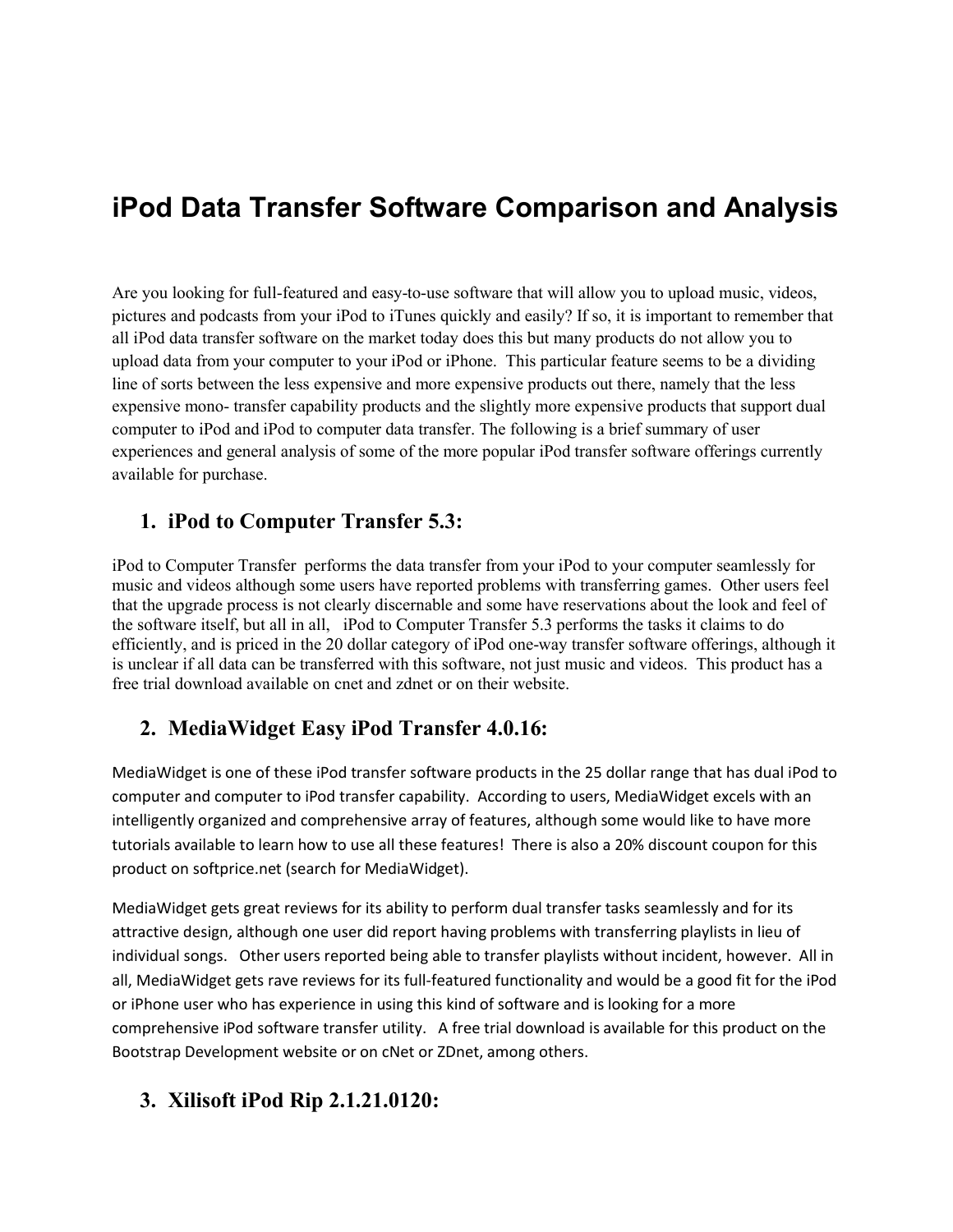Like MediaWidget, Xilisoft iPod Rip is another full-featured dual transfer software product priced in the 25 dollar range – 26 dollars in this case. Users generally feel that this software does what it says it will do, although some users did report it having issues with bugs and crashes. Overall, this is a full-featured product that is recommended for the more experienced user. It also has a free trial download available on the Xlisoft website or on the major software download sites.

## **4. 4Media iPod to PC Transfer 2.1.33.0522:**

4Media iPod to PC Transfer is priced in the 25 dollar range like MediaWidget and iPod Rip but interestingly enough does not have dual transfer capability like those products do and is therefore questionable how the price can be justified without this added functionality. However, users report that this software does what it says it can do with relatively few problems. It also has a free trial download available on the 4Media website or on the major software download sites.

## **5. Tansee iPod Transfer 3.3:**

Tansee iPod Transfer is competitively priced in the 20 dollar range with similar iPod to computer transfer only software products in this category. This particular product above all others reviewed here received numerous complaints about mainly two things: first, many users reported that this product does not install properly or crashes when being installed on a second iPod or iPhone and second, their customer service left much to be desired as far as finding a solution to a problem is concerned.

Other users reported that it could not transfer meta data such as volume adjustments, manual song titles and playlists – just individual songs and videos only. In sum, given the numerous yet-to-be-resolved issues with this product, it is recommended that you at least compare other products by using the free trial download before purchasing this one.

# **6. iPod Robot iPod to Computer Transfer 4.5:**

iPod Robot iPod to Computer Transfer software is priced in the 20 dollar range and offers single transfer capability along with similarly priced competing products out there. Many users report liking the clean and crisp layout of the software and say that this software does what it says it can do without incident. In sum, this is a solid choice for the more entry-level user who is looking for a quick, easy and more costeffective way to transfer data from their iPod to iTunes. The only limitation we could find was that there is a 7 day trial download only – available o n the iPodRobot website or on the major software download sites.

# **7. iPodAid iPod To Computer Transfer 5.7.2:**

iPodAid iPod To Computer Transfer is another one of these more basic features offerings that is priced at the lower end of the spectrum at around 20 dollars. It has a somewhat hard to read user interface with grey text over a black background. Users have reported that the trial version, available for download on the major software download sites as well as the iPod Aid website, only allow you to transfer one song before prompting you to upgrade to the paid Pro version – beware!

#### **8. iPod to computer copy 2.3:**